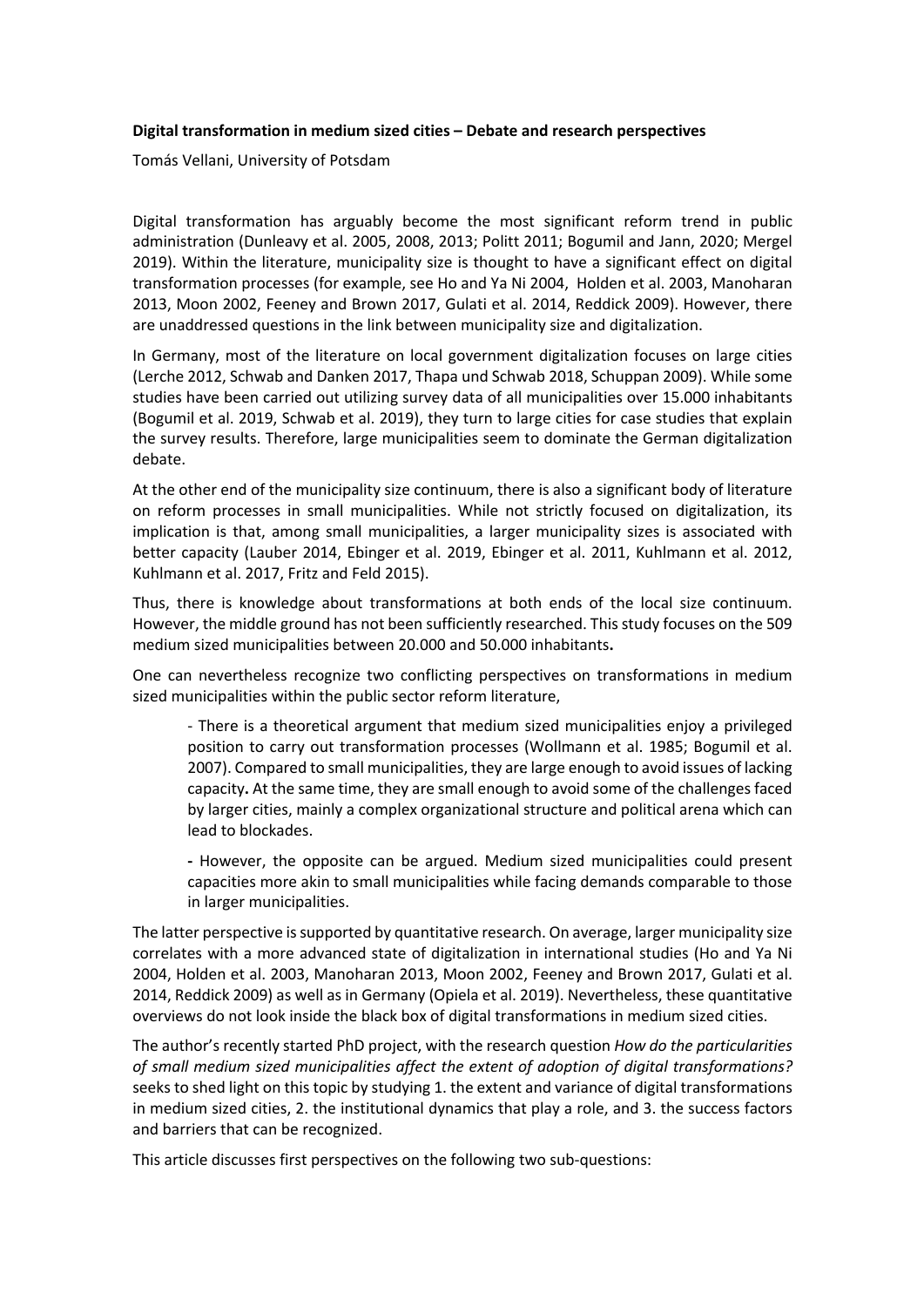- What is the current state of discussion regarding success factors and barriers to digital transformation in medium sized cities?
- Which perspectives from administrative science can provide a conceptual framework to approach digital transformation processes in medium sized cities?

## **References**

- Bogumil, J. and W. Jann (2020) *Verwaltung und Verwaltungswissenschaft in Deutschland. Einführung in die Verwaltungswissenschaft*, 3rd edition, Wiesbaden: Springer VS
- Bogumil, J., S. Grohs, S. Kuhlmann, and A.K. Ohm (2007). Zehn Jahre Neues Steuerungsmodell: Eine Bilanz kommunaler Verwaltungsmodernisierung. Sigma.
- Bogumil, J., S. Kuhlmann, S. Gerber, and C. Schwab (2019). *Bürgerämter in Deutschland: Organisationswandel und digitale Transformation*. Nomos Verlagsgesellschaft mbH & Co. KG. https://doi.org/10.5771/9783748901778
- Dunleavy, P. and H. Margetts (2013). *The Second Wave of Digital Era Governance: a quasi-paradigm for government on the web*, Philosophical Transactions of the Royal Society A, 371(1987).
- Dunleavy, P., H. Margetts, S. Bastow, and J. Tinkler (2005). *New Public Management is dead. Long live Digital-Era Governance*, Journal of Public Administration Research and Theory, 16 (3): 467- 494.
- Dunleavy, P., H. Margetts, S. Bastow, and J. Tinkler (2008). *Digital Era Governance: IT Corporations, the State and e-Government*. Revised Edition. Oxford: Oxford University Press.
- Ebinger, F., S. Grohs, and R. Reiter (2011). *The Performance of Decentralisation Strategies Compared.* Local Government Studies 37 (5): 553–575. doi:10.1080/ 03003930.2011.604557.
- Ebinger, F., S. Kuhlmann, and J. Bogumil (2019). *Territorial reforms in Europe: effects on administrative performance and democratic participation*, Local Government Studies, 45:1, 1- 23, DOI: 10.1080/03003930.2018.1530660
- Feeney, M.K., and A. Brown (2017). *Are Small Cities Online? Content, Ranking, and Variation of US Municipal Websites.* Government InformationQuarterly 34(1):62–74.
- Fritz, B., and L.P. Feld (2015). *CESifo Working Paper no. 5676*. 38.
- Gulati, J.G., C.B. Williams, and D.J. Yates (2014). *Predictors of On-line Services and E-participation: A Cross-National Comparison*. Government Information Quarterly 31(4):526–533.
- Ho, A.T.K., and A. Ya Ni (2004). *Explaining the Adoption of E-government Features: A Case Study of Iowa County Treasurers' Offices.* The American Review of Public Administration 34(2):164–180.
- Holden, S., D.F. Norris, and P.D. Fletcher (2003). *Electronic government at the local level: Progress to date and future issues*. Public Performance and Management Review*,* 26 (4), 325-344.
- Kuhlmann, S., M. Seyfried, and J. Siegel (2017). *Wirkungen von Gebietsreformen*. Scientific expert opinion on behalf of the Brandenburg Ministry of the Interior and Local Affairs. Accessed 9 October 2018. Potsdam: Brandenburg Ministry of the Interior and Local Affairs. https://www.uni-potsdam.de/fileadmin01/projects/lskuhlmann/Gutachten/Gutachten-11-06- 17.pdf.
- Kuhlmann, S., P. Richter, C. Schwab, and D. Zeitz (2012). *Gutachten zur Reform der Kommunal- und Landesverwaltung Brandenburg*. Scientific Expert opinion on behalf of the parliamentary group Bündnis 90/Die Grünen at Landtag Brandenburg in course of Enquete-Kommission 5/2.